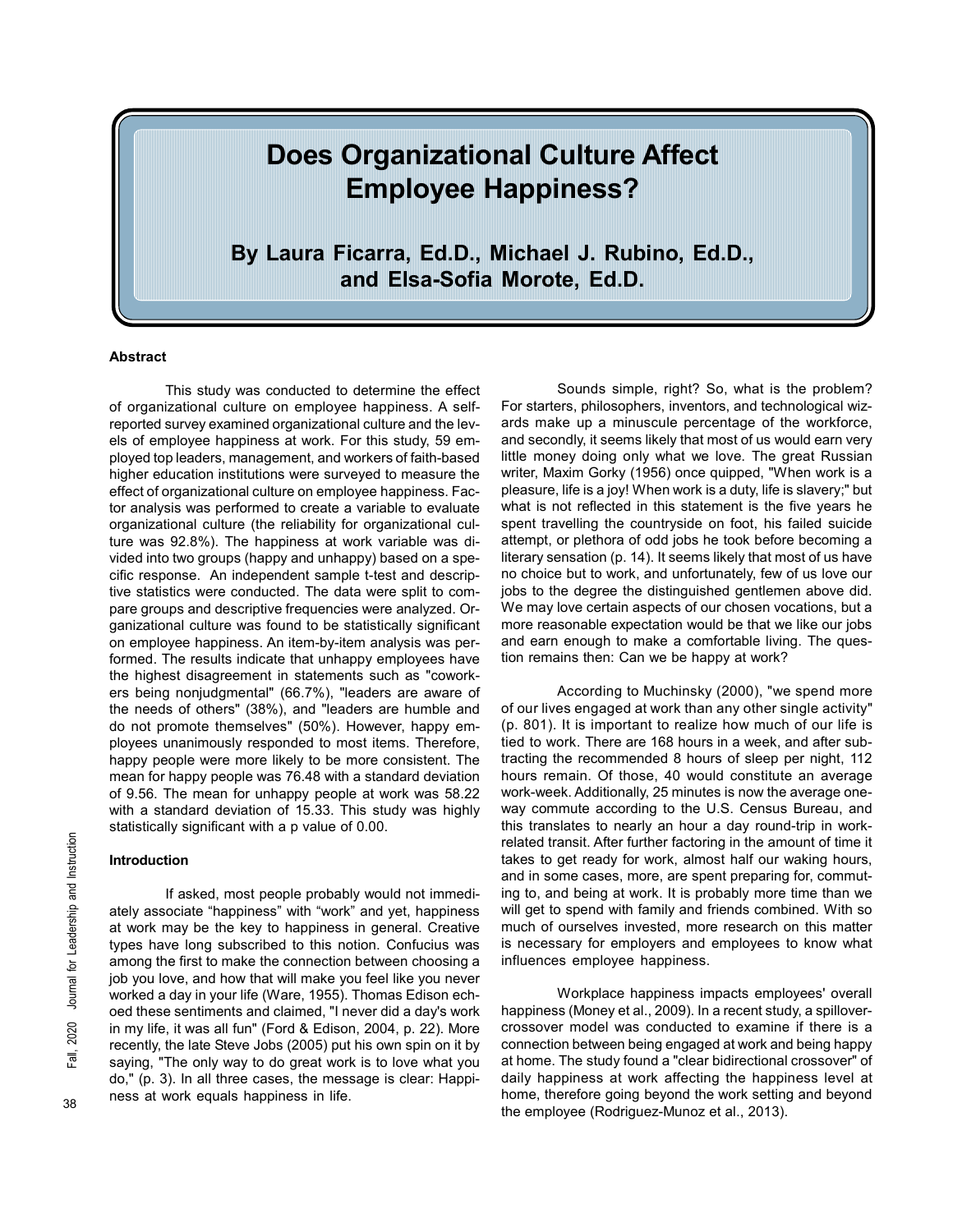Moreover, happiness has been attributed to better overall health (Frederickson, 1998). Happiness has been linked with an increase in one's lifespan and quality of life including decreased symptoms of pain (Cohen & Pressman, 2006). Additionally, one's physical health, social functioning, and coping strategies have been positively impacted when one is happy (Pressman & Cohen, 2005). According to Barbara Fredrickson (1998), happiness can even play a role in reducing illnesses like coronary disease and some cancers. Happiness not only improves well-being over time but also produces psychological growth (Fredrickson, 2001).

This study provides a contribution to the body of knowledge concerning the theory of happiness by meeting the need for additional empirical research to develop fully the concept and construct of happiness as it relates to employment. Research states that most people express positive satisfaction with their work due to several variables (Diener & Diener, 1996). This paper will examine employee happiness and the variable organizational culture. The variable organizational culture is pertinent in this study because there has been a direct link between organizational culture and happiness (Fisher, 2010). It is therefore essential to understand the relationship between organizational culture and happiness.

## Purpose of the Study

The purpose of this study was to examine how organizational culture influences employee happiness at faithbased higher education institutions. This study is necessary to increase an awareness of the importance of job happiness. Job happiness has many benefits for employees and employers alike. It has a positive impact on the success of a business, for instance, when companies have a reputation for being a desirable place to work, market value increases by 1.8 percent (Tobias, 2000). Additionally, employee happiness impacts a company's financial performance, employee retention, higher quality of customer service, and subsequently customer loyalty (Harter et al., 2010).

This study operationally defines organizational culture as a workplace environment, trust in the workplace and feeling appreciated. A study that determined the reason African American males were more likely to leave their university found that the university culture was not making them feel valued and the university possessed a negative environment and increased their feelings of isolation (Wolfe & Dilworth, 2015). Those are a few factors that negatively impacted the university culture. Sense of appreciation and gratitude fosters a highperformance team committed to growth and success, improves organizational culture, and increases happiness and motivation among employees (Riordan, 2013). "Organizational culture strongly affects not only the functioning of an organization but also its interactions with its environment" (Yesilkagit, 2004, p. 547).

#### Statement of the Problem

How does organizational culture differentiate between happy and unhappy employees at faith-based higher education institutions in the United States?

## Definitions of Major Variable and Terms

The following variables and terms are explained as used throughout this study.

## Happiness at Work

"Happiness is the experience of frequent, mildly pleasant emotions, the relative absence of unpleasant feelings, and a general feeling of satisfaction with one's life" (Biswas-Diener & Dean, 2007). According to Wright (2006), "job satisfaction became the most commonly used measure for determining job happiness" (p. 272).

#### Faith-Based Higher Education Institution

Faith-based higher education institution refers to the religious colleges and universities where participants in this study worked.

## Organizational Culture

The organizational culture encompasses the environment of a company that includes social relations with management and colleagues in terms of trust and a sense of appreciation (Zak, 2017; Gibson et al., 2020). Sense of appreciation as per this study is the validation one feels within the organization in the form of praise and recognition.

#### Theoretical Framework

Happiness has been the topic of over three thousand journal articles, 16,000 books, and one million websites that can be found on happiness today by doing a simple Google search. A large combined literature now exists on the causes of happiness (Ferrer-i-Carbonell & Frijters, 2004). The evolution of happiness can be linked to one of the pioneers of positive psychology, Martin Seligman (Forgeard et al., 2011). Subject well-being (SWB) was the term used to describe a global sense of satisfaction with life particularly in the areas of work, marriage and other domains (Myers & Diener, 1995). Social, cultural, and psychological indicators of personal happiness have made significant empirical advances from the SWB literature (Feist et al., 1995). SWB is based on hedonic happiness, which is a temporary form of happiness that is superficial and not long lasting (Diener et al., 2006).

Emotional wellbeing (EWB) is also another conceptualization of happiness. EWB supports the eudemonism philosophy that consists of one's life having a sense of meaning and purpose, the pursuit of excellence and intense involvement in activities (Waterman, 1993).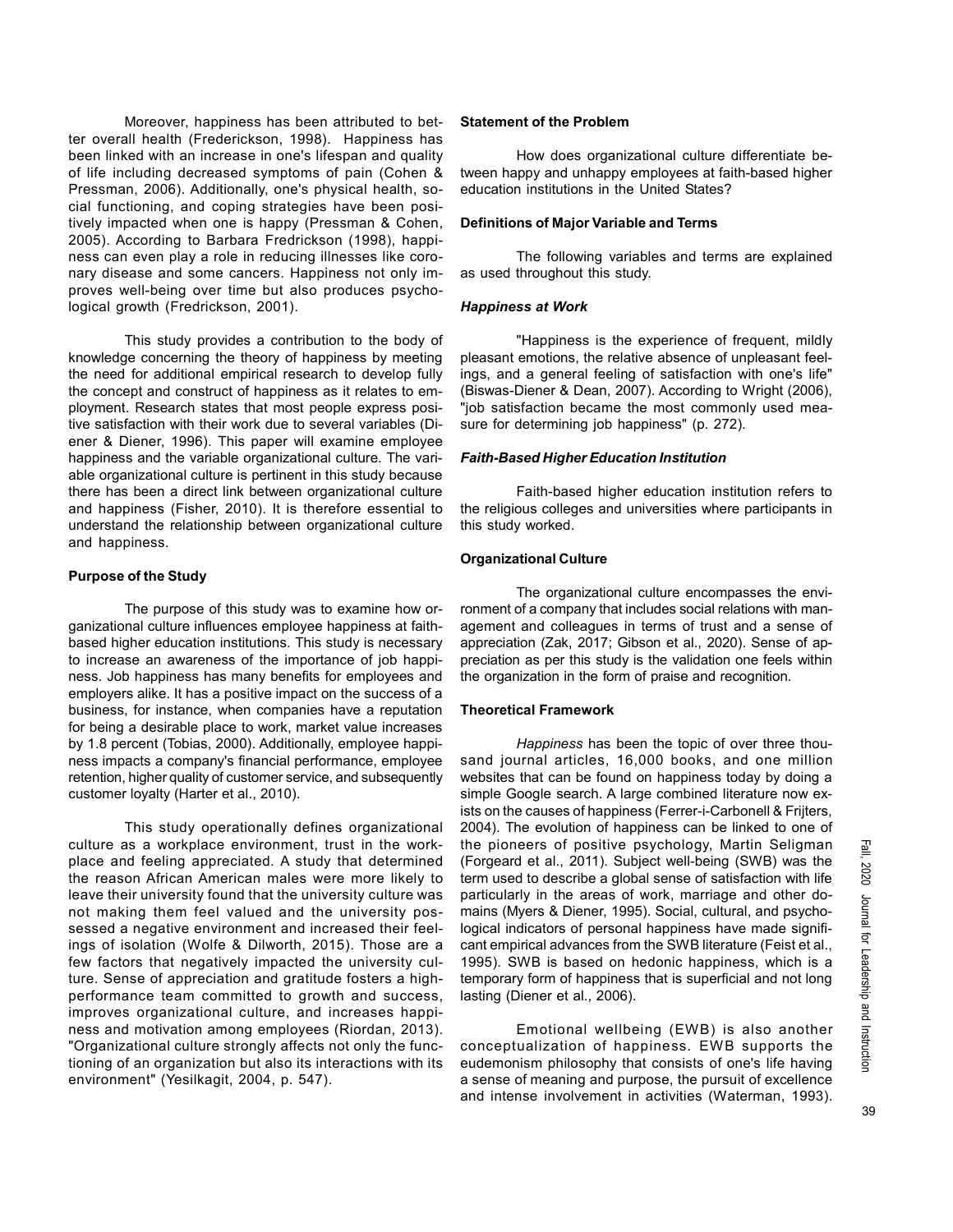Later, EWB was incorporated with Maslow's self-actualization explaining psychological well-being to include self-acceptance, positive relations with others, autonomy, environmental mastery, purpose in life and personal growth (Ryff et al., 2003).

In the mid 2000's, positive organizational behavior (POB) describes the positive constructs that exist within organizations that produce job satisfaction, commitment, job happiness, and prosocial behaviors within that organization (Youssef & Luthans, 2007).

According to Meyers and Diener (1995), work adds a sense of community and helps people increase their pride and sense of belonging to a group, cultivating their social identity. In a recent study, EWB was identified by participants as stability, coping ability, happiness, confidence and empathy and emphasized a need for promoting a sense of belonging (Coverdale & Long, 2015). In yet another recent study, well-being is positively correlated with belonging, connectedness, and interdependence (Hammell, 2014). According to another recent study, a sense of belonging increases meaning in one's life (Lambert et al., 2015). Based on these disparate studies, it is obvious that a sense of belonging is a key component to happiness.

"People who are happier achieve better life outcomes, including financial success, supportive relationships, mental health, effective coping, and even physical health and longevity" (Cohn et al., 2009, p. 361). However, money was not found to be an important indicator for happiness (Cheng et al., 2013; Ferrer-i-Carbonell & Frijters, 2004). Subsequently, if money is not an indicator of happiness as per Ferrer-i-Carbonell and Frijters and Cheng et al., then what is? This study will examine the potential indicators that are meaningful to organizational culture and happiness.

According to Diener and Diener (1996), "most people are happy and their environment can produce lasting differences in SWB" (p. 185). An organization gains competitive efficiency by increasing employee satisfaction (Parvin & Kabir, 2011). An organization's culture impacts employees' happiness. In a study measuring teacher-librarians' job satisfaction, there was a strong systematic relationship between job happiness and job environment (Kwan, 1992). However, Kwan found no relationship between personal needs and job happiness. This, therefore, indicates the importance of organizational culture. Lok and Crawford's (2003) study confirmed that organizational culture and leadership styles are important antecedents of job happiness and commitment. Their study found organizational culture and commitment to be statistically significant on job happiness (Lok & Crawford, 2003). Furthermore, a study conducted with nurses in Taiwan, found that "direct working environment was a statistically significant predictor of nurses' intention to quit and affected both their job satisfaction and job happiness" (Lok & Crawford, 2003, p. 876).

Organizational culture includes trust in management and supportive relationships within the organization. These factors matter to employees. Employees value trust in management more than monetary income by 30% (Helliwell & Huang, 2011). Supervisor support and coworker team support were both statistically significant predictors of employee happiness and employee retention (Jacob et al., 2008). Furthermore, a recent study found that coworker and supervisory relationships affected happiness (Kittipichai et al., 2014). In short, organizational culture has no doubt proven to have a direct influence on happiness, but there are other factors to consider.

In a recent study, formal organizational performance appraisals were highly correlated with job happiness and organizational commitment (Youssef & Luthans, 2007). Fisher recommends that organizations that wish to improve happiness at work provide recognition to employees (Fisher, 2010). Therefore, by simply praising employees, you can increase happiness and gain organizational commitment.

A meta-analysis done on employee work perceptions found a strong relationship between employees' global satisfaction with a company and feeling recognized (Harter et al., 2010). The importance of feeling appreciated cannot be understated for an employee. In an article that discussed the correlation between job satisfaction and market value, 12 questions were linked as predictors for high employee satisfaction, retention, productivity, profitability, and high customer satisfaction, and among them was; "In the last seven days, have I received recognition or praise for good work?" (Tobias, 2000, p. 101). Apparently, employers will also greatly benefit from giving their employees a sense of appreciation.

A significant correlation was found between work motivation and satisfaction with reward and recognition and impact on employee motivation (Danish & Usman, 2010). Therefore, if recognition is increased, motivation is increased.

According to Danish and Usman (2010), if motivation is increased, so is performance and the best performance was found with committed employees and was achieved only through employee motivation. Organizational commitment increases employee performance, enhances loyalty to the organization, reduces stress and promotes happiness at work (Sadoughi, & Ebrahimi, 2015).

Employee turnover and lack of employee retention adversely affects an organization (Eseme Gberevbie, 2010). First, let us look at what we know impacts employee retention. Recently, a study examining bullying found that both job engagement and satisfaction hindered employee turnover (Trepanier et al., 2015). Therefore, even under less than favorable circumstances, if one is happy at work, one would be more inclined to stay. Happiness affects one's perception, interpretation, and appraisals of organizational environment and to maximize this, organizations should create respectful and supportive organizational culture (Fisher, 2009). The main reason skilled employees leave organizations are due to poor relations with managers, lack of appreciation, recognition and rewards, and lack of connectedness within the organization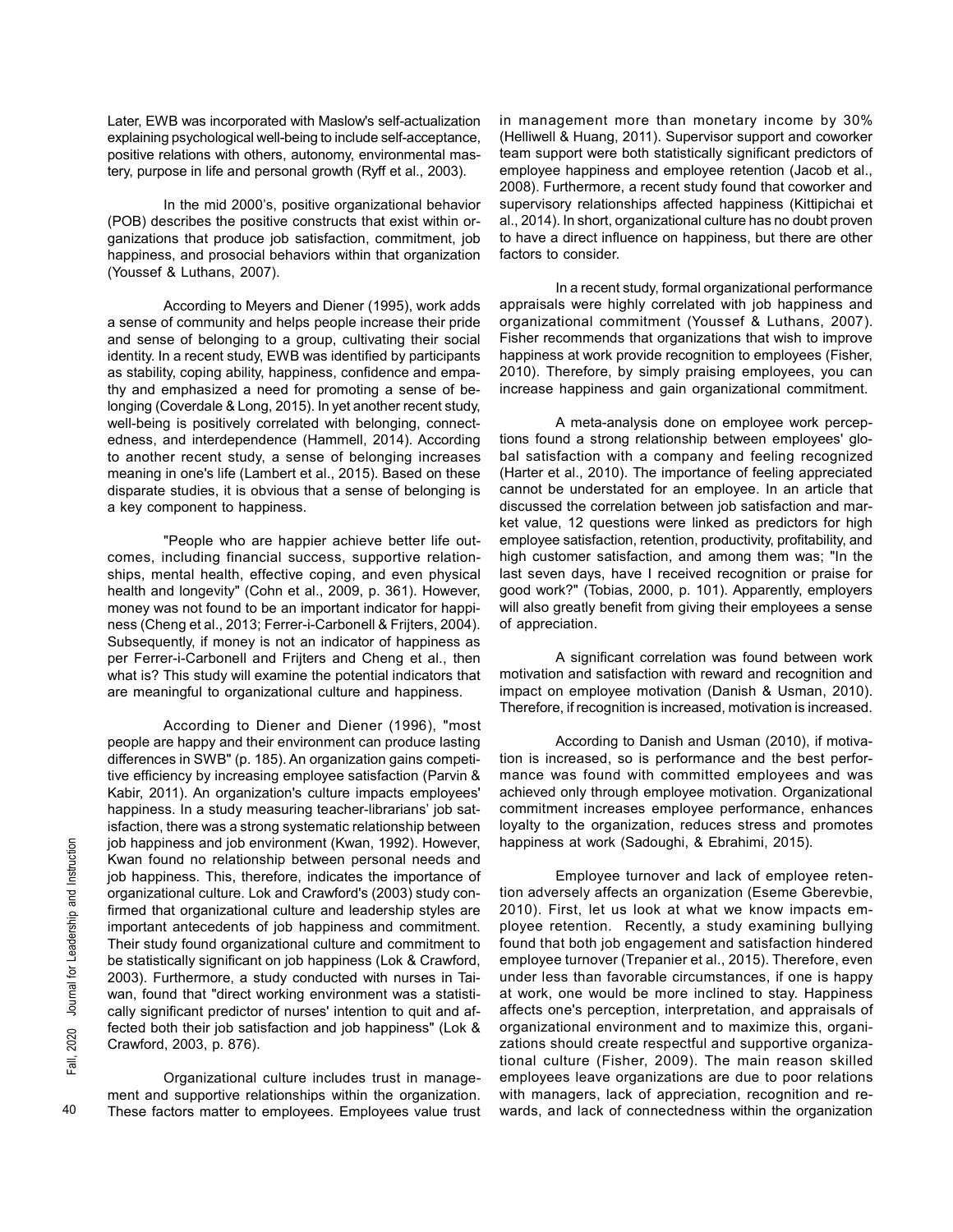(Muteswa & Ortlepp, 2011). Organizational culture, especially environment and a sense of appreciation are more prominent indicators of employee retention. Compensation and benefit packages may also be indicators of employee retention, but work environment and culture likewise have a great bearing on whether or not an employee remains with an organization (Lesabe & Nkosi, 2007).

Employee happiness is our primary concern for many reasons. Employee happiness may promote health since positive emotions may be linked to preventing disease and illness (Fredrickson, 1998). Also, according to Lyubomirsky et al. (2005), happy people are successful and flourishing people.

Employers benefit from employee happiness from greater performance and productivity (Fisher, 2010). Happy people are more productive; therefore, organizations can benefit by improving work environments and facilitating unhappy employees to become happier (Zelenski, 2008). The happier and more positive toward their organization an employee is, the greater the quality of customer service (Harter et al., 2010). Happy employees are more likely to produce long-term organizational success and sustain high performance over time and deliver key results (Kerns, 2010). Boehm and Lyubomirsky (2008) found that happy employees outperform unhappy employees.

Nonetheless, organizations can improve employee happiness. A New Zealand study examined an employer's proactive steps to improve work conditions:

Three organization-wide surveys were conducted over a 3-year period within the New Zealand Customs Service to determine the influence of perceived job conditions on individual and organizational health outcomes. Staff retention and employee satisfaction significantly improved over time and these increases were attributable to workplace improvements. Stable predictors of job satisfaction included minor daily stressors, positive work experiences, job control, and perceived supervisor support (Mansell et al., 2006, p. 84).

Most of those predictors could be classified as organizational culture, subsequently confirming that organizations can improve their employee happiness by changing their culture. Moreover, improve their service quality. The importance for employers to improve their employee happiness cannot be stated enough.

 Happiness at the workplace is crucial for improving productivity in any organization. Happy people are productive people while those people who are unhappy may not pay full attention to any task. Some scholars believe that organizations which are able to maintain long-term happiness at the workplace could probably increase and sustain productivity. Therefore, they should know what factors could affect employee happiness in order to effectively enhance happiness at the workplace (Wesarat et al., 2015, p.78).

Based on the aforementioned studies, happiness at work is important for both employers and employees alike, but more significantly, has proven to be attainable through minor adjustments to the various aspects that make up an organization. Many, such as praise, cost very little, but can help foster commitment towards an organization, and in turn, enrich the quality of an employee's life. It also stands to reason that a happy person will be far more likely to remain with an organization than an unhappy person. Work adds focus and purpose, sense of belonging to a group, which helps people construct their social identity (Myers & Diener, 1995).

# Research and Methodology

## **Participants**

There were 59 respondents, inclusive of 29 workers (49% of participants) and 30 leaders and managers (51% of participants) at faith-based higher education institutions in the United States. A randomized sample of about 3300 of email participants were identified and invited to participate through Survey Monkey. 68 responded of which only 59 were deemed usable. This yielded a two percent response rate.

# **Instruments**

These data were taken from a larger study as investigated by Michael J. Rubino (2012) entitled, "Descriptions of Organizational Servant Leadership Practices, Job Satisfaction, and Organizational Commitment at Faith-Based Higher Education Institutions." This study was conducted in 2011-2012 at Dowling College in Oakdale, New York. Rubino (2012) surveyed leaders, managers and workers at faithbased higher education institutions in the United States. All 84 items pertaining to Rubino's Organizational Leadership Assessment (OLA) survey were considered for this study. A 5-point Likert Scale (1 Strongly Disagree, 2 Disagree, 3 Undecided, 4 Agree, 5 Strongly Agree) survey was administered to participants.

## Methods

A quantitative study using descriptive statistics was conducted for this study. After defining organizational culture, the researchers selected the items from Rubino's (2012) survey that measures organizational culture. All 84 items pertaining to Rubino's Organizational Leadership Assessment (OLA) survey were considered for this study but only the items in Table 1 were used for this study. Additionally, this study examined people who were "happy" at work as compared to "unhappy" at work and its relationship to organizational culture. The dependent variable (Instrument of Survey Questionnaire) was Item 79 suggested by Maria Pepey (personal communication) "I would be very happy to spend the rest of my career with this organization" (Rubino, 2012, p. 84). Participants who were unhappy were taken from all who answered 1 (strongly disagree) and 2 (disagree) on the survey. Participants who were happy answered 4 (agree) and 5 (strongly agree) on the survey.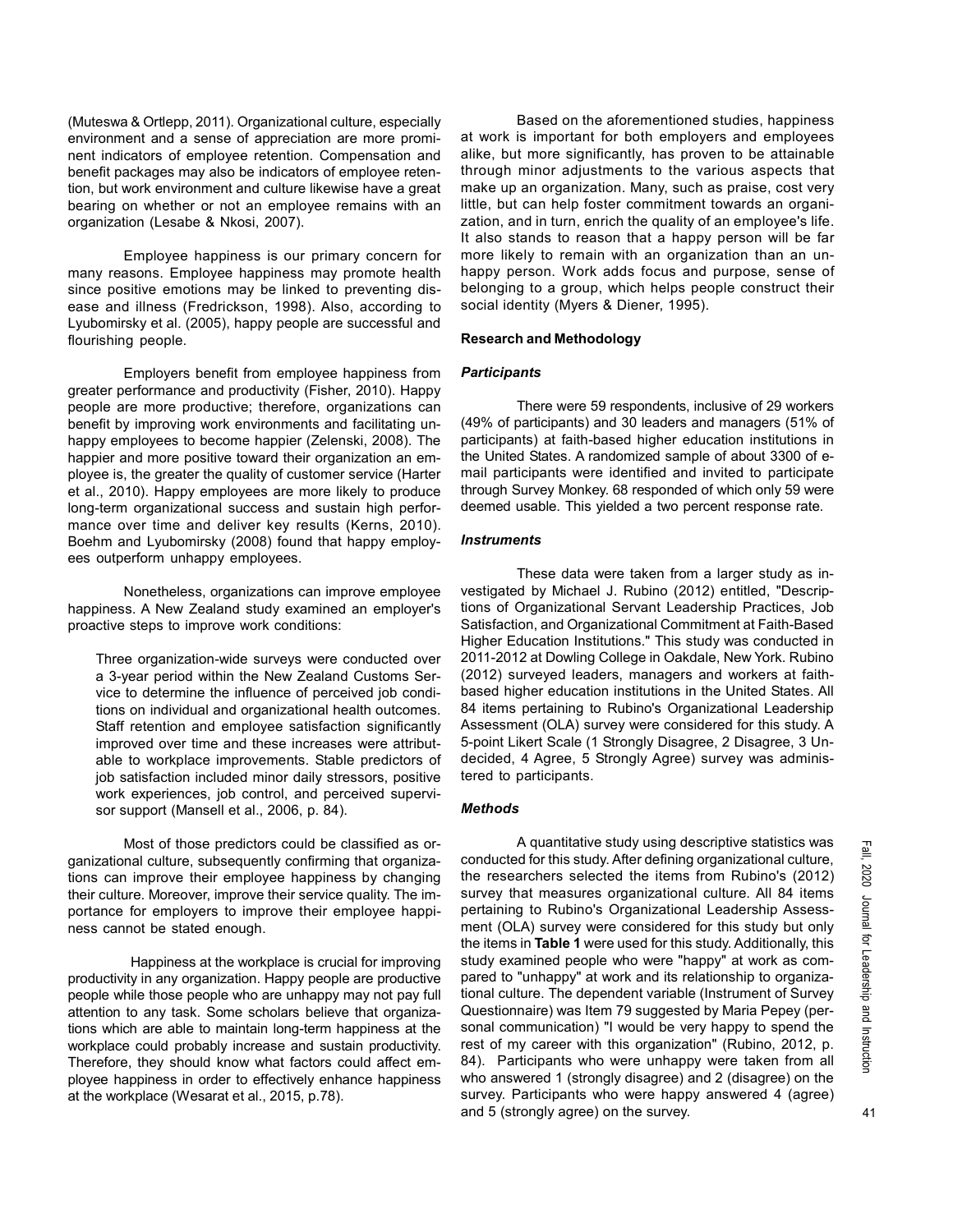# Results

How organizational culture differentiates between happy and unhappy employees at faith-based higher education institutions in the United States was determined. A factor analysis was performed to evaluate the items seeking underlying unobservable items that are reflected in the organizational culture variable. After selecting the items that best fit our organizational culture concepts, the reliability was 92.8% (Table 2). Out of 84 items, 16 items were selected since they met the definition of the variables used in this study which were organizational culture which also include happiness, trust, and sense of appreciation (Zak, 2017; Gibson et al., 2020).

Table 3 displays an item analysis before the ttest which was normally distributed for both variables.

An independent-sample t-test (Table 4) and descriptive statistics were conducted. An independent-sample

| Table 1                       |                                                        |  |  |
|-------------------------------|--------------------------------------------------------|--|--|
| <b>Organizational Culture</b> |                                                        |  |  |
| Item Number                   | Dependent Variable                                     |  |  |
| 1                             | Trust each other                                       |  |  |
| 3                             | Non-judgmental                                         |  |  |
|                               | Respect each other                                     |  |  |
| 6                             | Maintain high ethical standards                        |  |  |
|                               | Value differences in culture, race & ethnicity         |  |  |
|                               | Are caring & compassionate towards each other          |  |  |
| 10                            | Demonstrate high integrity & honesty                   |  |  |
| 11                            | Are trustworthy                                        |  |  |
| 12                            | Relate well to each other                              |  |  |
| 15                            | Are aware of the needs of others                       |  |  |
| 48                            | Are humble-they do not promote themselves              |  |  |
| 56                            | I am working at a high level of productivity           |  |  |
| 58                            | I feel good about my contribution to the organization  |  |  |
| 60                            | My job is important to the success of the organization |  |  |
| 64                            | I am able to be creative in my job                     |  |  |
| 66                            | I am able to use my best gifts and abilities in my job |  |  |

Note. All Items from Rubino's dissertation

| Table 2                       |                  |                 |
|-------------------------------|------------------|-----------------|
| Reliability                   |                  |                 |
| <b>Reliability Statistics</b> | Cronbach's Alpha | Number of Items |
|                               | .928             | 16              |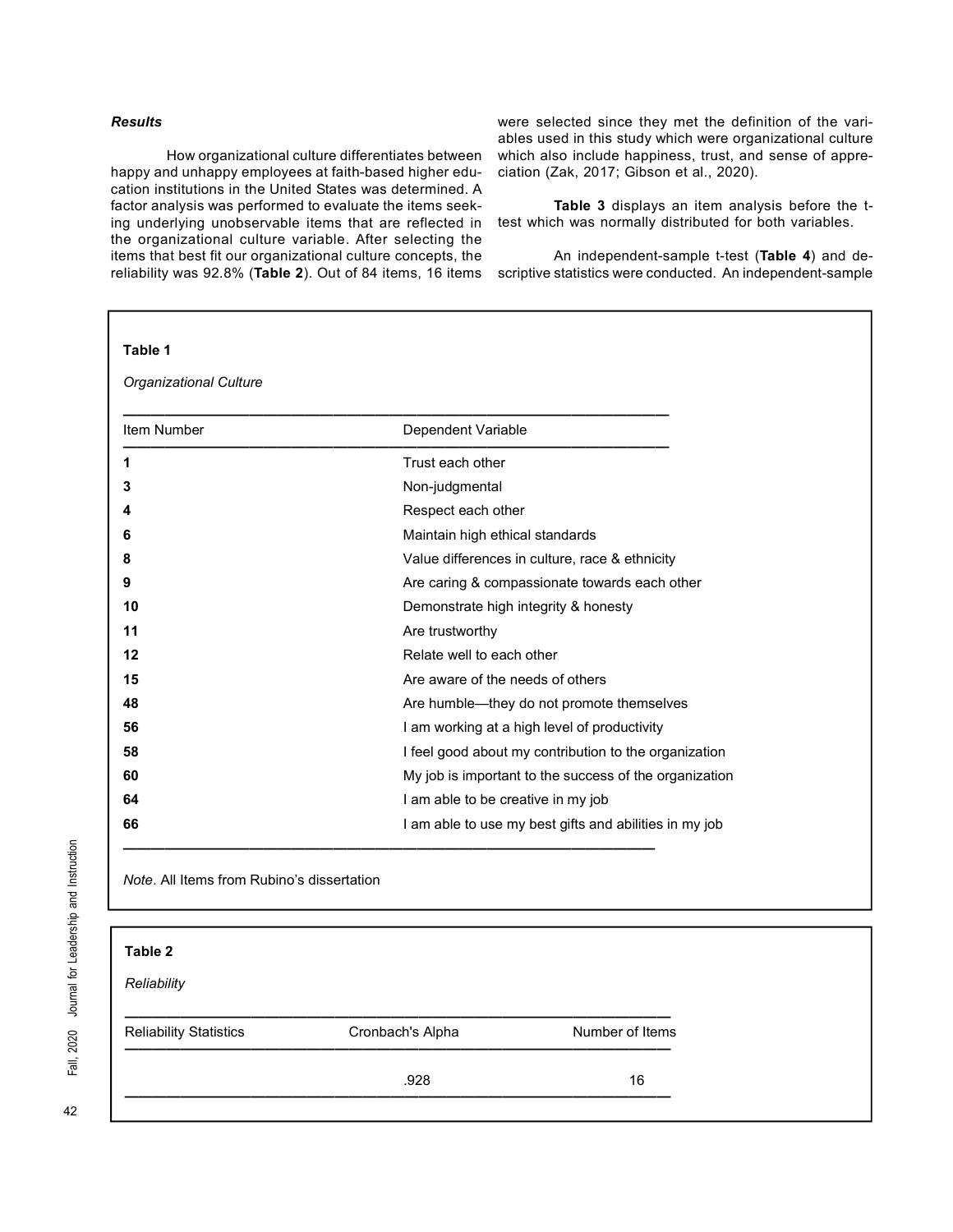t-test was conducted to evaluate the hypothesis that organizational culture in faith-based higher education institutions differs between happy employees and unhappy employees. The test was highly statistically significant, p= 0.00. However, happy employees unanimously responded to most items. Therefore, happy people were more likely to be more consistent. Organizational culture scores were higher for happy employees ( $M = 76.48$ , SD = 9.56), than unhappy employees ( $M = 58.22$ , SD = 15.30). The 95% confidence interval for the difference in means ranged from -26.42 to -9.88. The reliability was 92.8% (Table 4). Descriptive statistics were conducted using an item-by-item analysis (Table 3).

| Table 3 |                                                        |    |       |           |
|---------|--------------------------------------------------------|----|-------|-----------|
|         | <b>Item Analysis</b>                                   |    |       |           |
|         | Item Number<br>Dependent Variable                      | n  | М     | <b>SD</b> |
| 1       | Trust each other                                       | 59 | 3.86. | .89       |
| 3       | Non-judgmental                                         |    | 3.42  | 1.14      |
| 4       | Respect each other                                     |    | 4.00  | .80       |
| 6       | Maintain high ethical standards                        | 59 | 4.13  | .95       |
| 8       | Value differences in culture, race & ethnicity         |    | 4.18  | .88       |
| 9       | Are caring & compassionate towards each other          | 59 | 4.10  | .84       |
| 10      | Demonstrate high integrity & honesty                   | 59 | 4.22  | .85       |
| 11      | Are trustworthy                                        | 59 | 4.15  | .86       |
| 12      | Relate well to each other                              | 59 | 3.79  | .84       |
| 15      | Are aware of the needs of others                       | 59 | 3.81  | 1.02      |
| 48      | Are humble—they do not promote themselves              | 59 | 3.62  | 1.15      |
| 56      | I am working at a high level of productivity           | 59 | 4.06  | .63       |
| 58      | I feel good about my contribution to the organization  | 59 | 4.13  | .73       |
| 60      | My job is important to the success of the organization | 59 | 4.10  | .90       |
| 64      | I am able to be creative in my job                     | 59 | 4.13  | .77       |
| 66      | I am able to use my best gifts and abilities in my job | 59 | 4.01  | .99       |

Note. All Items from Rubino's dissertation. Before t-test, normal distribution was tested and both variables were normally distributed.

——————————————————————————————————————————————

| Table 4                                      |    |       |           |            |         |       |      |
|----------------------------------------------|----|-------|-----------|------------|---------|-------|------|
| Organizational Culture on Employee Happiness |    |       |           |            |         |       |      |
| Q 79 Happy/unhappy                           | n  | М     | <b>SD</b> | <b>SEM</b> | t       | df    | р    |
| <b>Organizational Culture</b>                |    |       |           |            |         |       |      |
| 1. Unhappy at work                           | 18 | 58.33 | 15.30     | 3.61       | $-4.52$ | 25.33 | 0.00 |
| 2. Happy at work                             | 29 | 76.48 | 9.56      | 1.78       |         |       |      |

43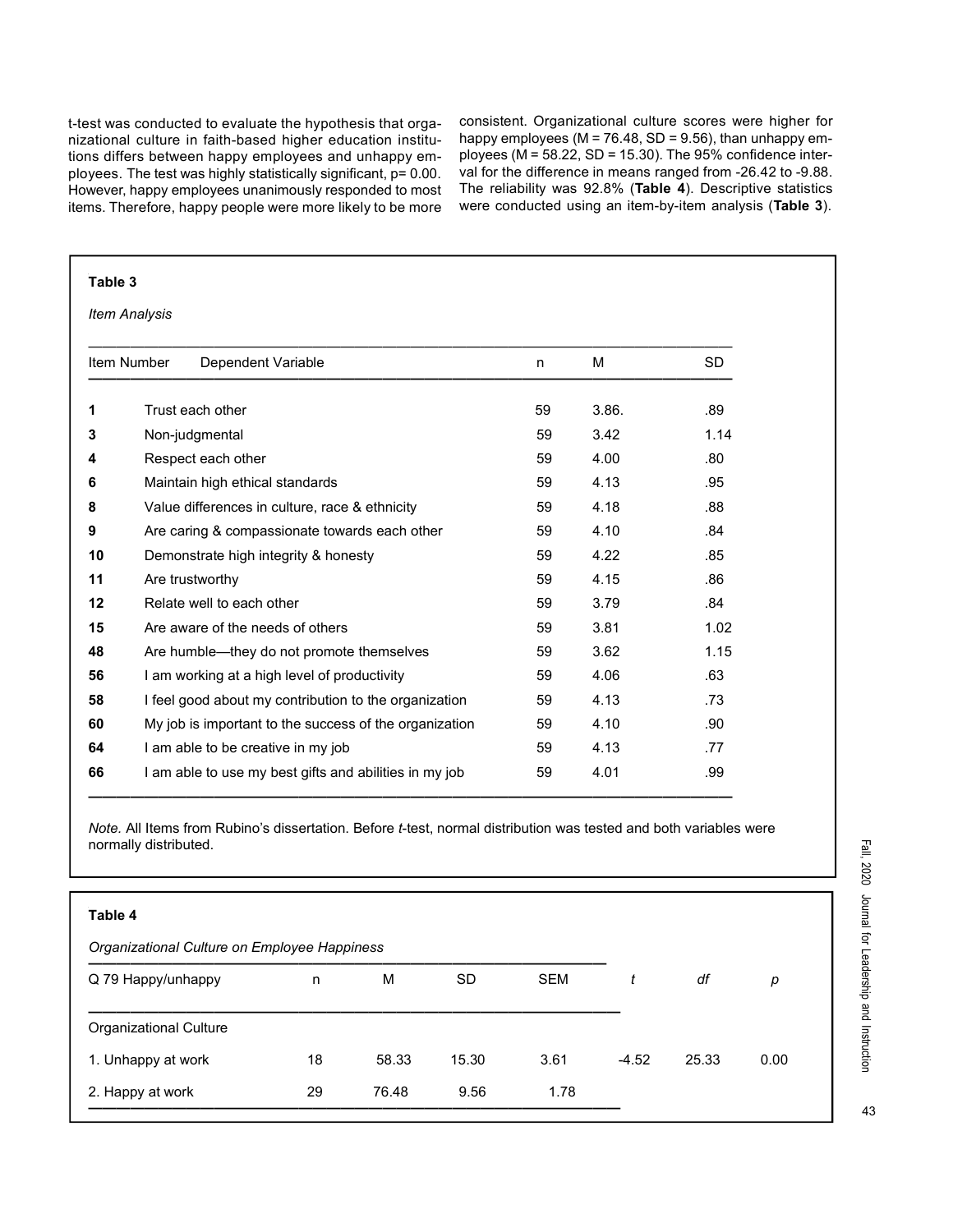Happy employees only disagree 3.4% to 10.3% for the rest of the statements of organizational culture, whereas unhappy employees went from 11% to 67% of disagreement found in Table 5. The highest level of disagreement (disagree plus strongly disagree) is the statement of their colleagues being "non-judgmental," this has a 66.7% of disagreement (disagree plus strongly disagree) from unhappy employees versus only 6.9% for happy employees (Table 5). Unhappy employees are in disagreement (disagree and strongly disagree) with the statement "leaders are humble - they do not promote themselves" by 50%. 38.9% of unhappy employees disagree with the statement "are aware of the needs of others" and 33.3% disagree with the statement "trust each other." Therefore, unhappy employees not only had the highest number of discrepancies between all items but also the greatest disparity between those items.

This shows how unhappy employees expressed discontent in their responses as shown in Table 5.

However, according to Table 5, all happy employees unanimously agree with most of the statements like "respect each other," "maintain high ethical standards," "value differences in culture, race and ethnicity," "are caring and compassionate towards each other," "demonstrate high integrity and honesty," "I am working at a high level of productivity," "I feel good about my contribution to the organization," "My job is important to the success of the organization," and "I am able to be creative in my job." Unhappy employees disagreed by about 20% to the following statements; "respect each other," "maintain high ethical standards," "value differences in culture, race, and ethnicity," "are caring and compassionate towards each other," "demonstrate high integrity

#### Table 5

Organizational Culture Item Frequency Analysis: Differences Between Happy and Unhappy Groups

|    | Item Number<br>Dependent Variable                      | Unhappy<br><b>Strongly Disagree</b><br>and Disagree | Happy<br>Strongly agree<br>and Agree |
|----|--------------------------------------------------------|-----------------------------------------------------|--------------------------------------|
| 1  | Trust each other                                       | 33.3%                                               | 6.9%                                 |
| 3  | Non-judgmental                                         | 66.7%                                               | 6.9%                                 |
| 4  | Respect each other                                     | 22.2%                                               | 0%                                   |
| 6  | Maintain high ethical standards                        | 22.2%                                               | 0%                                   |
| 8  | Value differences in culture, race & ethnicity         | 22.2%                                               | 0%                                   |
| 9  | Are caring & compassionate towards each other          | 16.7%                                               | 0%                                   |
| 10 | Demonstrate high integrity & honesty                   | 22.2%                                               | 0%                                   |
| 11 | Are trustworthy                                        | 27.8%                                               | 0%                                   |
| 12 | Relate well to each other                              | 27.8%                                               | 6.9%                                 |
| 15 | Are aware of the needs of others                       | 38.9%                                               | 6.9%                                 |
| 48 | Are humble—they do not promote themselves              | 50%                                                 | 10.3%                                |
| 56 | I am working at a high level of productivity           | 5.6%                                                | 0%                                   |
| 58 | I feel good about my contribution to the organization  | 11.1%                                               | 0%                                   |
| 60 | My job is important to the success of the organization | 16.7%                                               | 0%                                   |
| 64 | I am able to be creative in my job                     | 16.7%                                               | 0%                                   |
| 66 | I am able to use my best gifts and abilities in my job | 27.8%                                               | 3.4%                                 |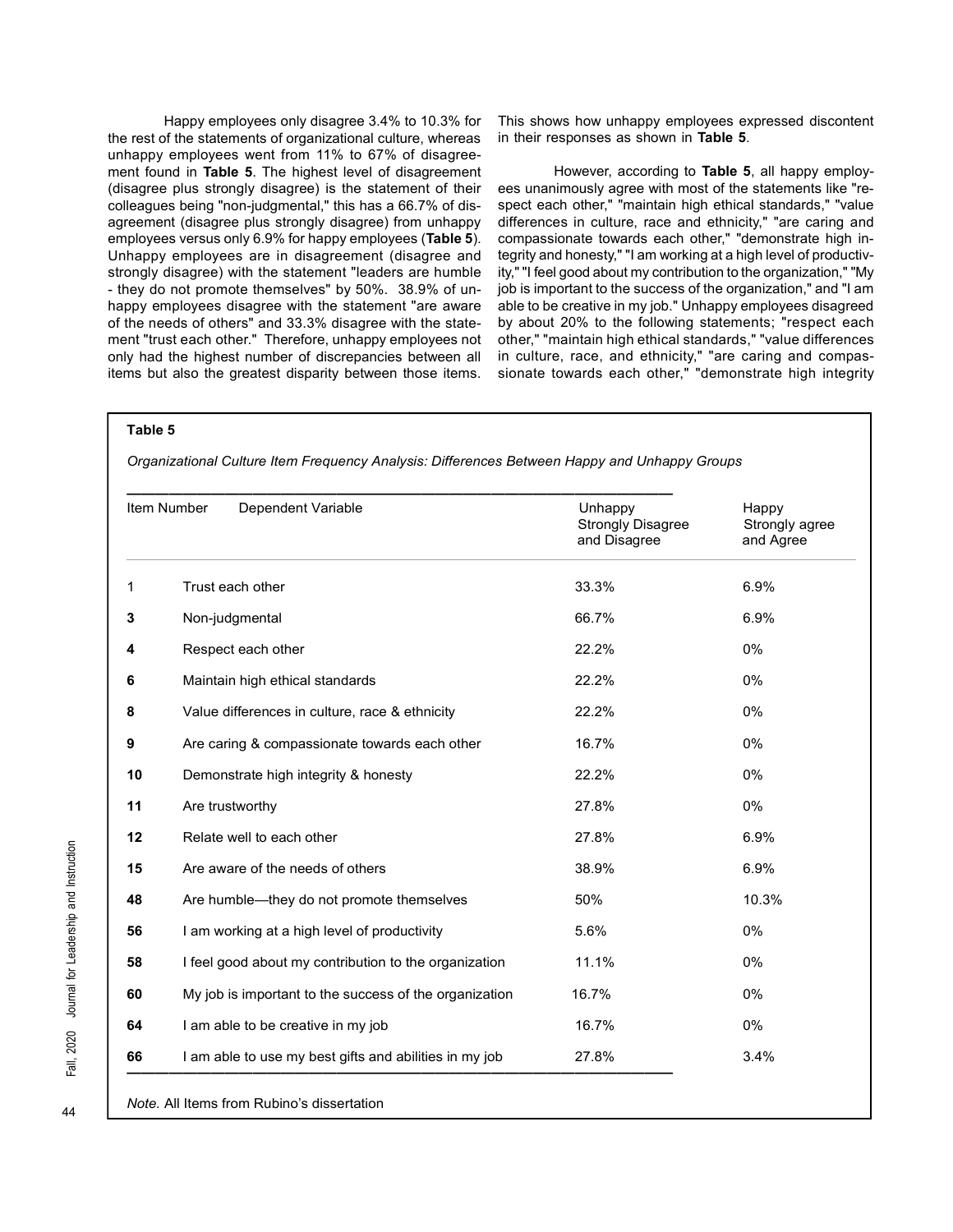and honesty," "are trustworthy," "relate well to each other," "my job is important to the success of the organization." "I am able to be creative in my job," and "I am able to use my best gifts and abilities in my job." Their consistency demonstrates a high level of agreeability among happy employees which was not prevalent in unhappy employees. Thus, suggesting that happy employees are more prone to displaying solidarity in their responses. Whereas, unhappy employees displayed profound amounts of discontent.

## **Conclusion**

Employee happiness is a primary concern for many reasons. First of all, happier people have been shown to be psychologically healthier than unhappy people (Fredrickson, 2001; Pressman & Cohen, 2005). Happiness at work also impacts our physical health (Frederickson, 1998). On average, happy employees are more financially successful than unhappy employees (Cohn et al., 2009). Notably, happy employees are, overall, more successful than unhappy employees (Lyubomirsky et al., 2005). Their job and its organizational culture satisfies them, not only on a work-related level but also on a social level, where positive interactions with coworkers often manifest into friendships, create a team mentality, and increase their sense of community and sense of belonging (Hammell, 2014; Jacob et al., 2008; Kittipichai et al., 2014; Meyers & Diener, 1995).

Organizational culture and employee happiness are of utmost importance to the company too, because of the symbiotic nature of the employee/employer relationship. Studies have found that happier employees are more motivated and outperform unhappy employees (Danish & Usman, 2010). Happier employees demonstrate a higher quality of customer service, which increases customer loyalty, and positively impacts a company's financial performance (Harter et al., 2010). Happier employees are likewise more likely to stay with a company (Harter et al., 2010; Jacob et al., 2008; Lok & Crawford, 2003). A happy employee's positive outlook also shapes the organizational culture of a company by helping to provide a more pleasant work environment. In short, the happiness of an employee can affect the business's success. This alone is reason enough to merit more research on how to achieve a positive organizational culture that increases employee happiness at work.

The results indicate that unhappy employees have the highest disagreement in statements such as "coworkers being nonjudgmental" (676.7%), "leaders are aware of the needs of others" (38%), and "leaders are humble and do not promote themselves" (50%). These findings are similar to the findings in other studies that have found both supervisor and coworker support and relationships predict employee happiness (Jacob et al., 2008; Kittipichai et al., 2014; and Lok & Crawford, 2003).

Overall, the happiness of a single employee has a wide-ranging reach. It can either positively or negatively affect many people, including the family of that particular employee (Rodriguez-Munoz et al., 2013). Furthermore, most of our lives are spent at work (Muchinsky, 2000). Therefore, when we take into account the endless hours we spend at work and work-related activities, it is imperative that we are as happy as we can be at work to improve our overall well-being.

# Limitations

Since the data collected were self-reported, there exists a possibility of response bias. Despite this limitation of collecting self-reported data, behavioral or experimental data on happiness would not be practical or even a viable solution.

## Recommendations for Future Research

Gender was not examined in this study. However, gender differences have been found when examining employee happiness while examining financial and nonfinancial variables that impact happiness especially with trust (Helliwell & Huanng, 2011). Therefore, future research should examine gender differences in employee happiness using the variables in this study. Furthermore, studies should be done in non-faith-based institutions in higher education to compare to this faith-based study. Studies examining other levels of schooling such as elementary school, middle school, and high school can be conducted, as well as examining both faith-based and non-faith based elementary, middle school, and high school.

#### Recommendations to the World

Although organizational culture has been found to affect employee happiness, more research should be done on the other variables that affect employee happiness since happiness has been proven to improve business.

#### References

Biswas-Diener, R., & Dean, B. (2007). Positive psychology coaching: Putting the science happiness to work for your clients. John Wiley and Sons.

Boehm, J. K., & Lyubomirsky, S. (2008). Does happiness promote career success? Journal of Career Assessment, 16(1), 101-116. doi: 10.1177/106907270730814

Cheng, Z., Wang, H., & Smyth, R. (2013). Happiness and job satisfaction in urban China: A comparative study of two generations of migrants and urban locals. Urban Studies, 51(10), 2160-2184. doi: 10.1177/0042098013506042

Cohen, S., & Pressman, S. (2006). Positive affect and health. Current Directions in Psychology Science, 15(3), 122-125. doi: 10.1111/j.0963-7214.2006.00420.x

Cohn, M. A., Fredrickson, B. L., Brown, S.L., Mikels, J. A., & Conway, A. M. (2009). Happiness unpacked: positive emotions increase life satisfaction by building resilience. Emotion, 9(3), 361-368. doi: 10.1037/a0015952

45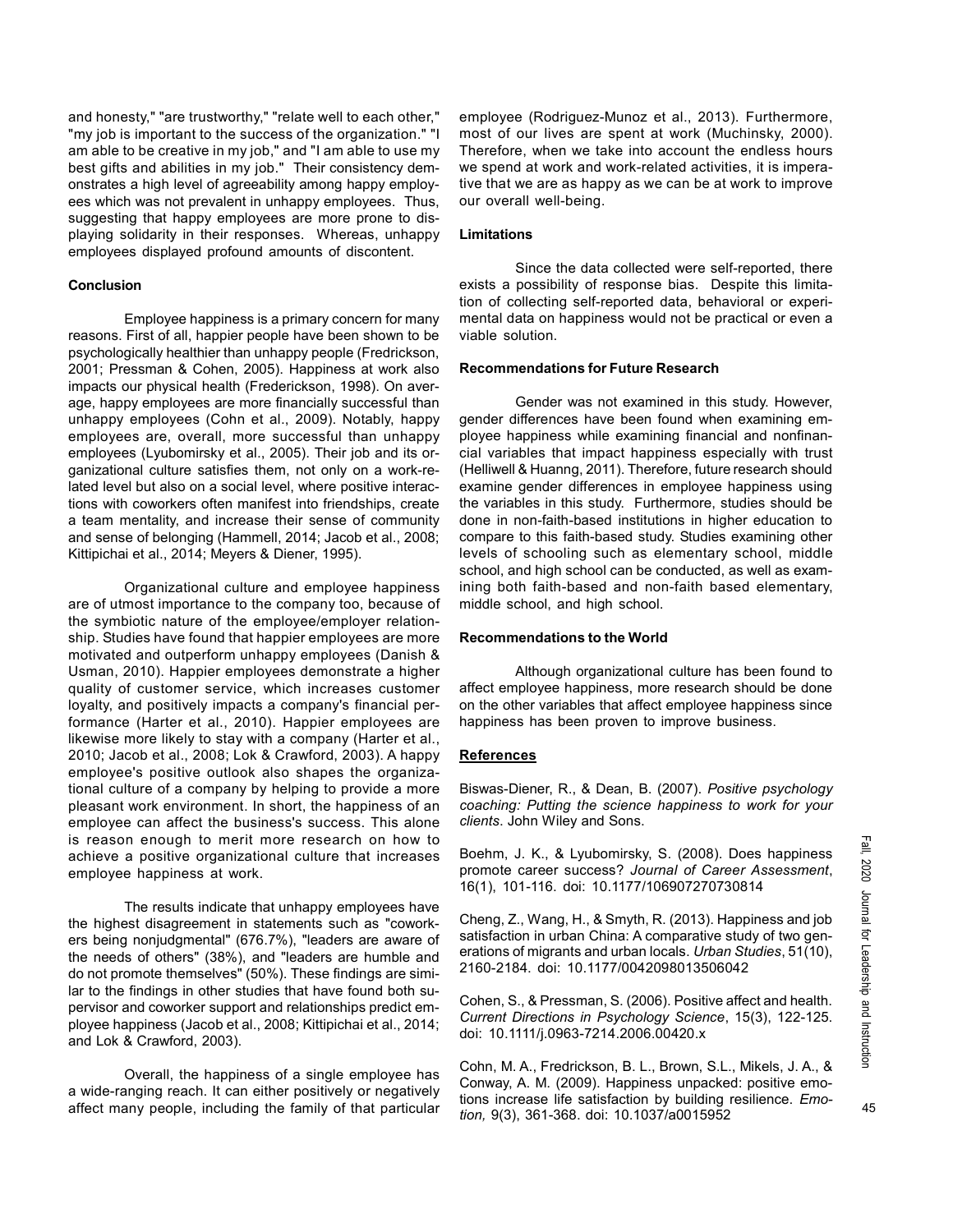Coverdale, G. E., & Long, A. F. (2015). Emotional wellbeing and mental health: an exploration into health promotion in young people and families. Perspective in Public Health, 135(1), 27-36. Doi: 10.1177/1757913914558080

Danish, R. Q., & Usman, A. (2010). Impact of reward and recognition on job satisfaction and motivation: An empirical study from Pakistan. International Journal of Business and Management, 5(2), 159-167. doi: 10.5539/ijbm.v5n2p159

Diener, E., & Diener, C. (1996). Most people are happy. American Psychological Society, 7(3), 181-185. doi: 10.1111/j.1467- 9280.1996.tb00354.x

Diener, E., Lucas, R. E., & Scollon, C. N. (2006). Beyond the hedonic treadmill: Revising the adaptation theory of wellbeing. American Psychologist, 61(4), 305-314. doi: 10.1037/ 0003-066X.61.4.305

Eseme Gberevbie, D. (2010). Organization retention strategies and employee performance of Zenith Bank in Nigeria. African Journal of Economic and Management Studies, 1(1), 61-74. doi: 10.1108/20400701011028167

Feist, G. J., Bodner, T. E., Jacobs, J. F., Miles, M., & Tan, V. (1995). Integrating top-down and bottom-up structural models of subjective well-being: A longitudinal investigation. Journal of Personality and Social Psychology, 68(1), 138-150. doi: 10.1037/0022-3514.68.1.138

Ferrer-i-Carbonell, A., & Frijters, P. (2004). How important is methodology for the estimates of the determinants of happiness? The Economic Journal, 114, 641-659. doi: 10.1111/ j.1468-0297.2004.00235.x

Fisher, C. D. (2010). Happiness at Work. International Journal of Management Review, 12, 384-412. doi: 10.1111/j.1468- 2370.2009.00270.x

Ford, H., & Edison, T. (2004). The Edison and Ford quote book: Limited edition. Edison Ford Estates.

Forgeard, M. J. C., Jayawickreme, E., Kern, M., & Seligman, M. E. P. (2011). Doing the right thing: Measuring wellbeing for public policy. International Journal of Wellbeing, 1(1), 79- 106. doi: 10.5502/ijw.v1i1.15

Fredrickson, B. (1998). What good are positive emotions? National Institute of Health, 2(3), 300-319. doi: 10.1037/1089- 2680.2.3.300

Fredrickson, B. (2001). The role of positive emotions in positive psychology: he broad-and-build theory of positive emotions. American Psychology, 56(3), 218-226. doi: 10.1037// 0003-066x.56.3.218

Gibson, K. R., O'Leary, K., & Weintraub, J. R. (2020, October 12). Managing people: The little things that make employees feel appreciated. Harvard Business Review. https:// www.talentrealised.com.au/blog/2020/10/the-little-thingsthat-make-employees-feel-appreciated

Gorky, M. (1959). The lower depths and other plays (A. Bashkey & P. S. Nathan, Trans.). Yale University Press.

Jobs, Steve. (2005, June 12). Stanford University Commencement Speech [Speech transcript]. Stanford University Press. https://news.stanford.edu/2005/06/14/jobs-061505/

Harter, J. K., Schmidt, F. L., Aspluna, J. W., Killman, E. A., & Argrawal, A. (2010). Casual impact of employee work perceptions on the bottom line of organizations. Perspectives on Psychological Science, 5(4), 378-379. doi: 10.1177/ 1745691610374589

Hammell, K. R. W. (2014). Belonging, occupation, and human well-being: An exploration. Canadian Journal of Occupational Therapy, 81(1), 39-50. doi: 10.1177/ 0008417413520489

Helliwell, J. F., & Huang, H. (2011). Well-being and trust in the workplace. Journal of Happiness Studies, 12, 747-767. doi: 10.1007/s10902-010-9225-7

Jacob, J. I., Bond, J. T., Galinsky, E., & Hill, E. J. (2008). Six critical ingredients in creating an effective workplace. The Psychologist-Manager Journal, 11, 141-161. doi: 10.1080/ 10887150801967704

Kerns, C. D. (2008). Putting performance and happiness together in the workplace. Graziadio Business Review, 11(1). https://gbr.pepperdine.edu/2010/08/putting-performanceand-happiness-together-in-the-workplace/

Kittipichai, W., Arsa, R., Jirapongsuwan, A., & Singhakant, C. (2014). Quality of life among Thai workers in textile dyeing factories. Global Journal of Health Science, 7(3), 274-282. doi: 10.5539/gjhs.v7n3p274

Kwan, W. C. (1992). Factors affecting job satisfaction of teacher-librarians in aided secondary schools of Hong Kong. [Doctoral Dissertation, Macquarie University].

Lambert, N. M., Stillman, T. F., Hicks, J. A., Kamble, S., Baumeister, R. F., & Fincham, F. D. (2013). To belong is to matter: Sense of belonging enhances meaning in life. Personality and Social Psychology Bulletin, 39, 1418-1427. doi: 10.1177/0146167213499186

Lesabe, R. A. F, & Nkosi, J. (2007). The qualitative exploration of employees' views on organizational commitment. South African Journal of Human Resource Management, 5(1), 35-44. doi: 10.4102/sajhrm.v5i1.106

Lok, P., & Crawford, J. (2003). The effect of organizational culture and leadership style on job satisfaction and organizational commitment. Journal of Management Development, 23(4), 321-338. doi: 10.1108/02621710410529785

Lyubomirsky, S., King, L., & Diener, E. (2005). The benefit of frequent positive affect: Does happiness lead to success? Psychological Bulletin, 131, 803-855. doi: 10.1037/0033- 2909.131.6.803